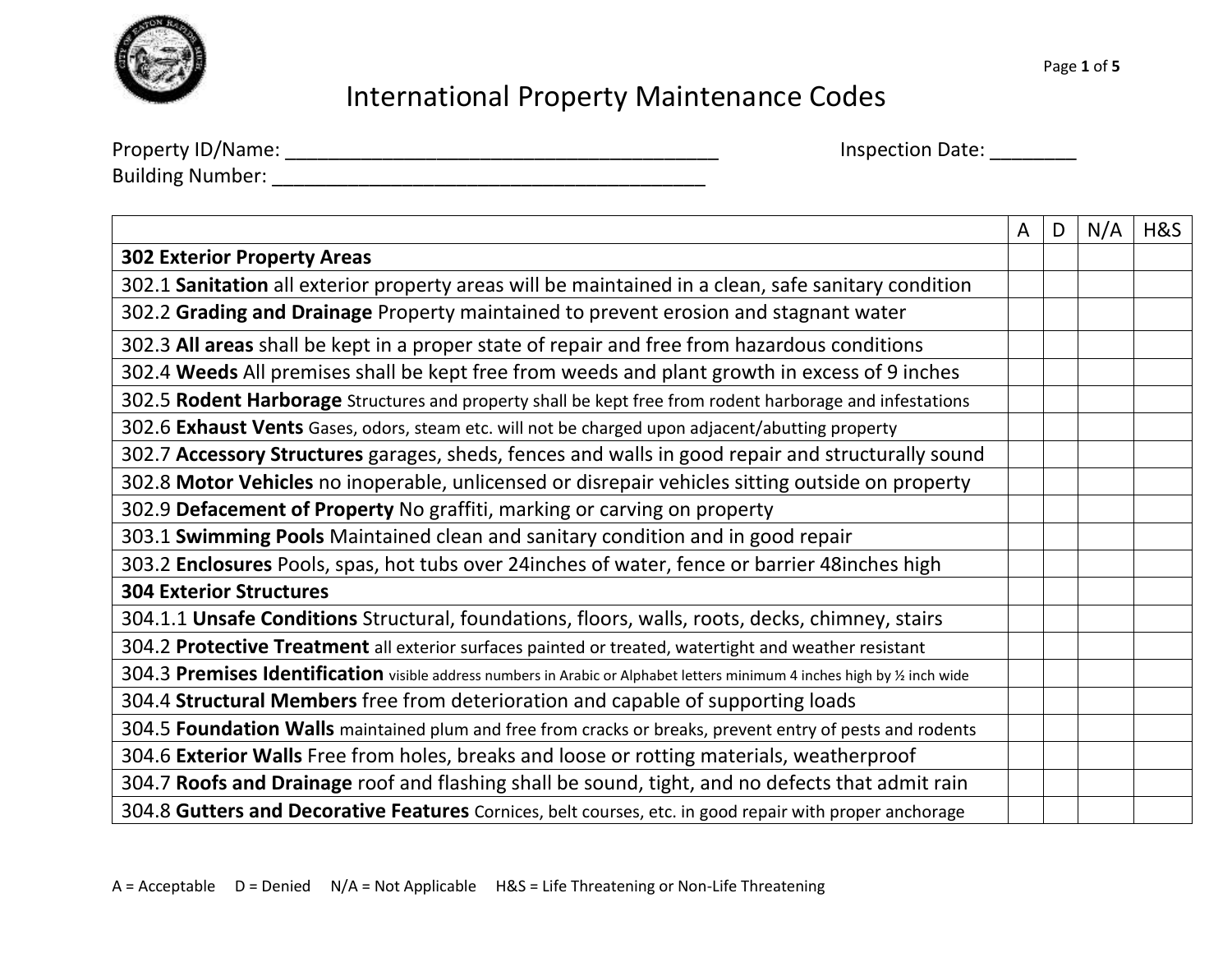

| 304.9 Overhang Extensions Canopies, metal awnings, signs, etc. in good repair and properly anchored                             |  |  |  |
|---------------------------------------------------------------------------------------------------------------------------------|--|--|--|
| 304.10 Stairways, Decks, Porches, Balconies Structurally sound, good repair, properly anchored, live loads, chimneys and towers |  |  |  |
| 304.11 Chimneys and Towers Chimney, smokestacks, cooling towers, etc. structurally sound and good repair                        |  |  |  |
| 304.12 Handrails and Guards Good condition, firmly fastened and capable of supporting imposed loads                             |  |  |  |
| 304.13 Window, Skylight and Door Frames Sound condition, good repair and weathertight                                           |  |  |  |
| 304.13.1 Glazing All glazing maintained free from cracks and holes                                                              |  |  |  |
| 304.13.2 Openable Windows shall be easily opened and held in position by window hardware                                        |  |  |  |
| 304.14 Insect Screens Windows, doors required for ventilation will have screens. Screen door self-closing                       |  |  |  |
| 304.15 Doors exterior doors and hardware in good condition, locks tightly secure door                                           |  |  |  |
| 304.16 Basement Hatchways prevent the entrance of rodents, rain and surface water                                               |  |  |  |
| 304.17 Guards for Basement Windows openable basement windows, protection against the entry of rodents                           |  |  |  |
| 304.18 Building Security Doors, windows or hatchways provide security for the occupants                                         |  |  |  |
| 304.18.1 Doors providing access to a dwelling unit, equipped with a deadbolt                                                    |  |  |  |
| 304.18.2 Windows 6foot above grade will have a window sash locking device                                                       |  |  |  |
| 304.18.3 Basement Hatchways will be equipped with devices that secure the unit from unauthorized entry                          |  |  |  |
| 304.19 Gates latches in good condition and tightly secure the gates                                                             |  |  |  |
| <b>305 Interior Structures</b>                                                                                                  |  |  |  |
| 305.1.1 Unsafe Conditions structural, stairs, foundations                                                                       |  |  |  |
| 305.2 Structural Members sound and capable of supporting the imposed loads                                                      |  |  |  |
| 305.3 Interior Surfaces maintained in a good, clean, and sanitary condition, loose paint, plaster                               |  |  |  |
| 305.4 Stair and Walking Surfaces stair, ramp, balcony, etc. maintained in sound condition and good repair                       |  |  |  |
| 305.5 Handrails and Guards Good condition, firmly fastened and capable of supporting imposed loads                              |  |  |  |
| 305.6 Interior Doors open and close as designed                                                                                 |  |  |  |
| 306.1.1 Unsafe Conditions Soils, concrete, aluminum, masonry, steel, wood that has deteriorated                                 |  |  |  |
| 307.1 Handrails and Guardrails 4 or more risers on stairs(handrail) 30inches above ground(guardrail)                            |  |  |  |
| 308.1 Rubbish and Garbage exterior and interior kept free from accumulation                                                     |  |  |  |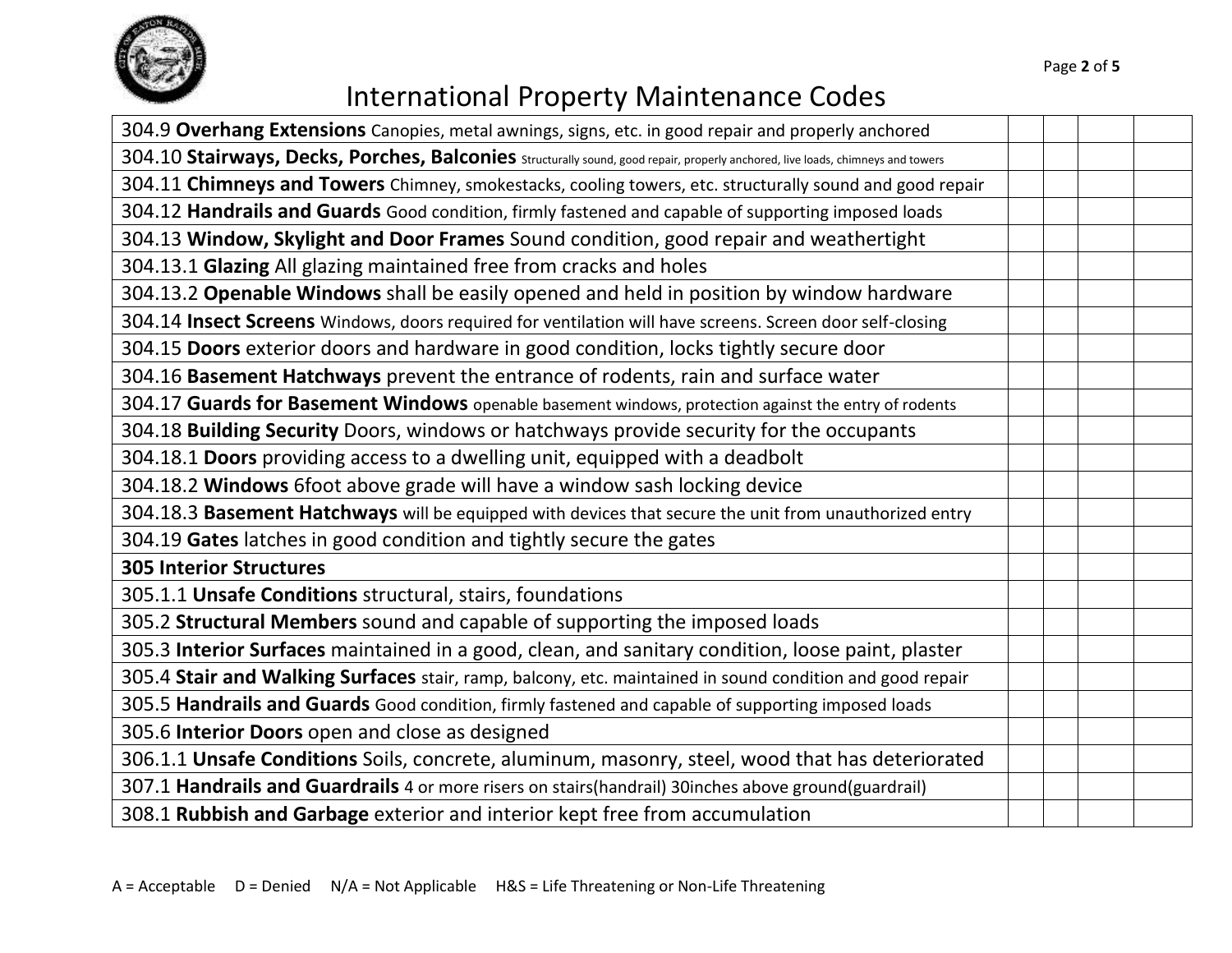

| 308.2.1 and 308.3 Rubbish and Garbage Disposal rubbish and garbage will be kept in approved covered containers |  |  |
|----------------------------------------------------------------------------------------------------------------|--|--|
| 308.2.2 Refrigerators and similar equipment not in operation will have doors removed                           |  |  |
| 309.1 Pest Elimination all structures shall be kept free from insect and rodent infestation                    |  |  |
| <b>Light, Ventilation and Occupancy Limitations</b>                                                            |  |  |
| 402.1 Habitable Spaces every habitable space will have one window of approved size                             |  |  |
| 402.2 Common Halls and Stairways will be lighted at all times, not 1&2 Family                                  |  |  |
| 402.3 Other Spaces utility rooms, closets, will be provided natural or artificial light                        |  |  |
| 403.1 Habitable Spaces every habitable space will have at least one openable window                            |  |  |
| 403.2 Bathrooms and toilet rooms every bath and toilet room shall comply with ventilation requirements         |  |  |
| 403.3 Cooking Facilities not permitted in any rooming unit                                                     |  |  |
| 403.5 Clothes Dryer Exhaust exhausted to the outside                                                           |  |  |
| 404.1 Privacy units shall provide privacy and be separated from other spaces                                   |  |  |
| 404.2 Minimum Room Widths habitable room will have a minimum width of 7 feet, kitchens 3 foot passage          |  |  |
| 404.3 Minimum Ceiling Heights habitable spaces minimum ceiling height of 7 foot                                |  |  |
| 404.4.1 Room Area living room 120sqft, bedroom 70sqft + 50sqft per each additional occupant                    |  |  |
| 404.4.2 Access from Bedrooms will not be the only access to other rooms                                        |  |  |
| 404.4.3 Water closet accessibility water closet on same floor or adjacent floor for every bedroom              |  |  |
| 404.4.4 Prohibited Occupancy Kitchens/non-habitable spaces will not be used for sleeping                       |  |  |
| 404.4.5 Other Requirements Bedrooms will comply with other provisions of this code                             |  |  |
| 404.5 Overcrowding Dwelling unit occupant load - see table 404.5                                               |  |  |
| 404.5.2 Combined Spaces living room/dining room see table 404.5                                                |  |  |
| 404.6 Efficiency Unit see requirements in this section for efficiency unit                                     |  |  |
| 404.7 Food Preparation Adequate facilities for food preparation and disposal                                   |  |  |
| <b>Plumbing Facilities and Fixture Requirements</b>                                                            |  |  |
| 502.1 Required Facilities/Dwelling Units have one of each fixture, maintained and kitchen sink not lavatory    |  |  |
| 502.2 Rooming Houses one water closet, lavatory and bathtub or shower for each four units                      |  |  |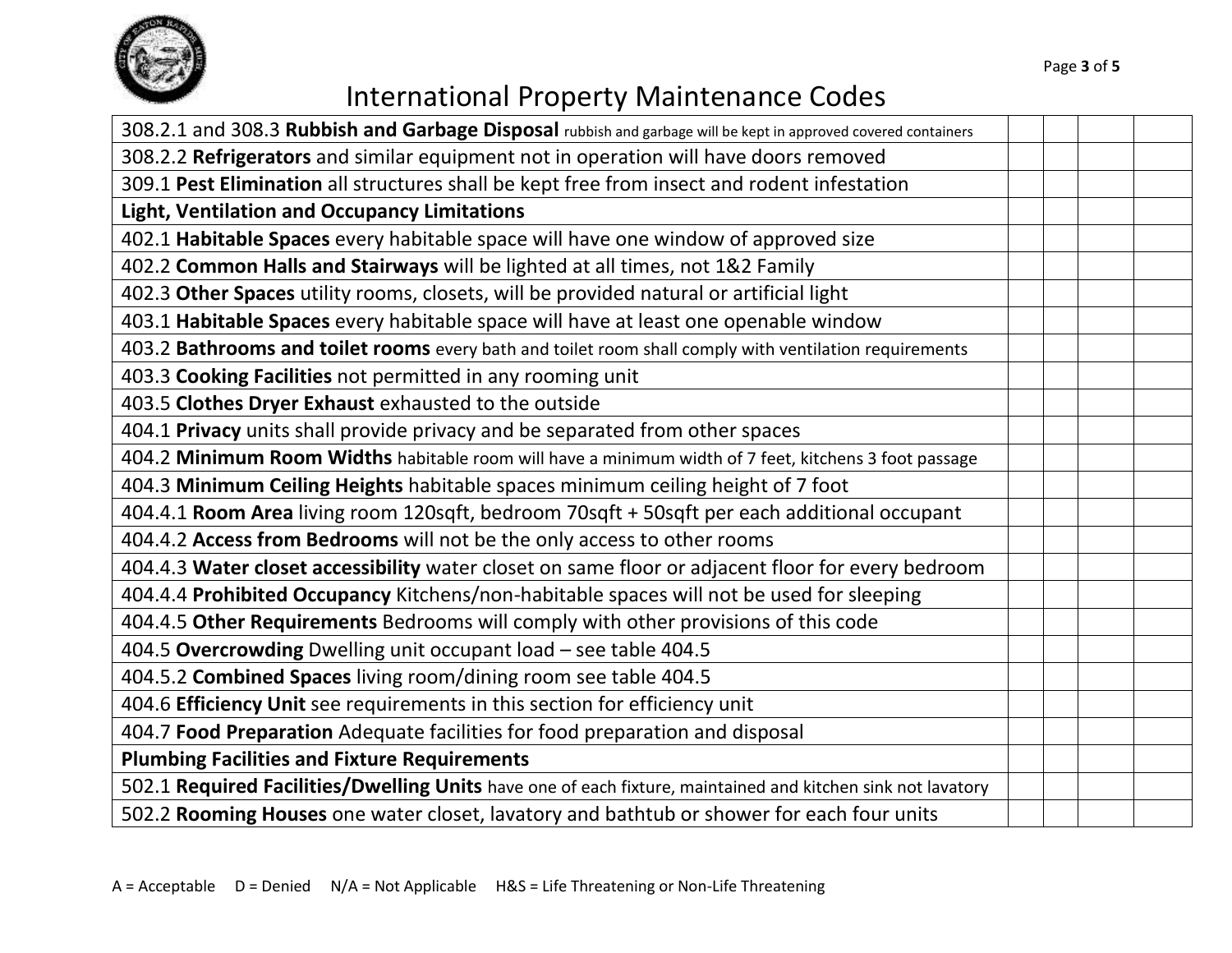

| 503.1 Toilet Rooms/Privacy will provide privacy and not be only passageway to another space                                |  |  |
|----------------------------------------------------------------------------------------------------------------------------|--|--|
| 504.1 Plumbing Systems and Fixtures properly installed and maintained in working order                                     |  |  |
| 504.2 Fixture Clearances will have adequate clearances for usage and cleaning                                              |  |  |
| 504.3 Plumbing System Hazards hazard by inadequate service, venting, back siphonage, etc.                                  |  |  |
| 505.1 Water System Every system will be hooked to an approved water system with hot and cold                               |  |  |
| 505.2 Contamination Water supply protected by approved vacuum breaker                                                      |  |  |
| 505.3 Supply adequate water supply and pressure to fixtures, free from defects and leaks                                   |  |  |
| 505.4 Water Heating Facilities minimum temperature 110 degrees F, relief valve and pipe                                    |  |  |
| 505.4 Water Heating Facilities gas water heater not located in bedroom, toilet room, bathroom and proper combustion        |  |  |
| 506.1 Sanitary Drainage All fixtures properly connected to a public or approved private sewage disposal system             |  |  |
| 506.2 Maintenance Every waste line will function properly and be kept free from leaks, obstructions and defects            |  |  |
| 507.1 Storm Drainage storm water will not be discharge so as to create a public nuisance                                   |  |  |
| <b>Mechanical and Electrical Requirements</b>                                                                              |  |  |
| 602.2 Residential Facilities Dwellings capable of maintaining a room temperature of 68degrees F                            |  |  |
| 602.2 Residential Facilities Cooking appliances nor portable unvented fuel burning space heaters used                      |  |  |
| 602.3 Heating Supply 68degrees F maintained October 15 <sup>th</sup> to April 15 <sup>th</sup> measured 3 Feet above floor |  |  |
| 603.1 Mechanical Appliances Properly installed, safe working condition, and performs intended function                     |  |  |
| 603.2 Removal of Combustion Products all fuel burning equipment connected to a chimney or vent                             |  |  |
| 603.3 Clearances to combustibles maintained                                                                                |  |  |
| 603.4 Safety Controls all safety controls maintained                                                                       |  |  |
| 603.5 Combustion Air air supply for combustion and ventilation of the space                                                |  |  |
| 603.6 Energy Conservation Devices labeled in approved for installation                                                     |  |  |
| 604.2 Electrical Facilities-Service dwellings served by 120/240 volt and minimum 60amp service                             |  |  |
| 604.3.1/604.3.2 Abatement of Electrical Hazards Exposure to water and fire shall be replaced                               |  |  |
| 605.1 Electrical Equipment Installation properly installed and maintained in a safe/approved manner                        |  |  |
| 605.2 Receptacles habitable space will have 2 separate receptacle outlets                                                  |  |  |